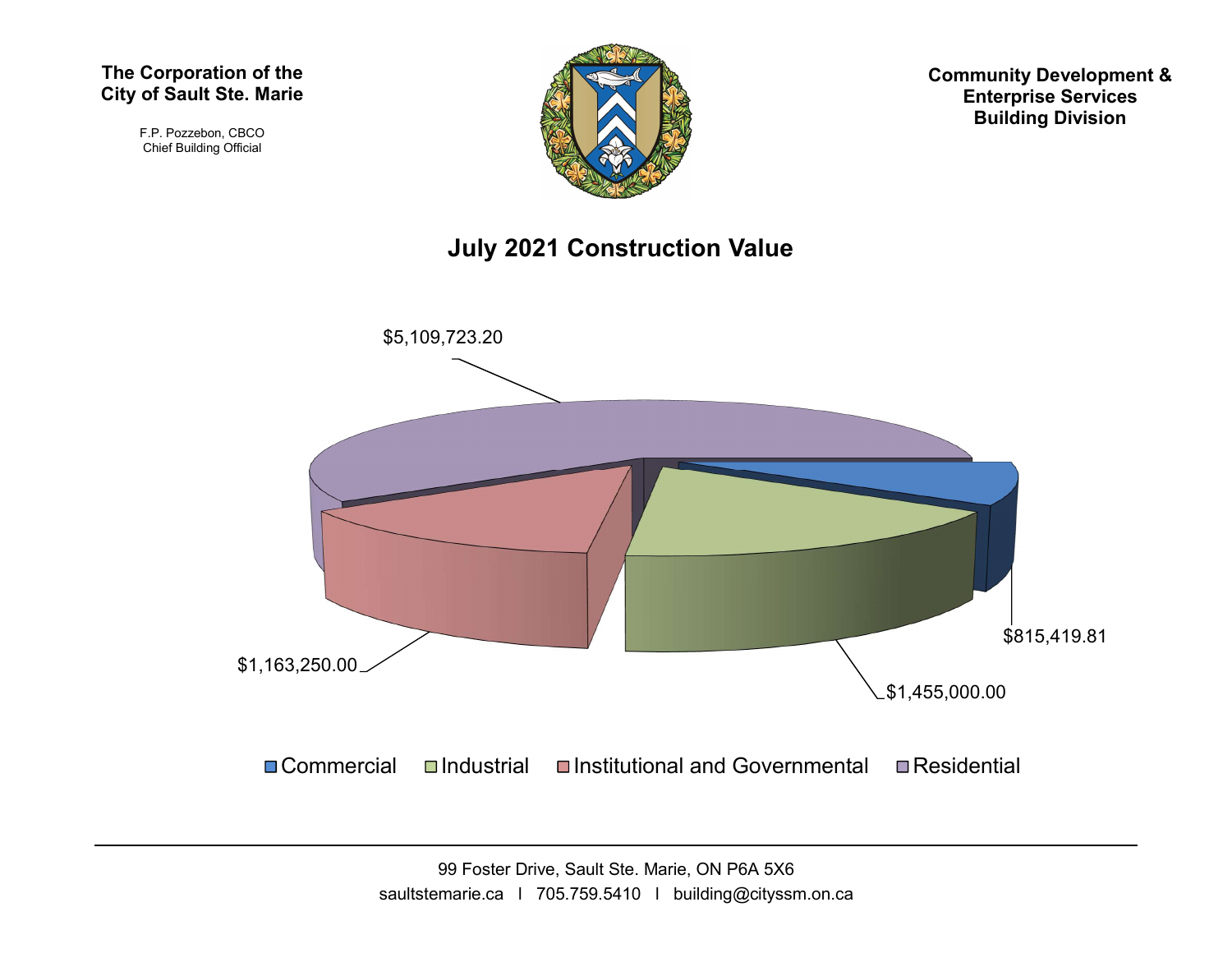**kindergarten**

**Library, museum, art 0**



**Tel: (705) 759-5410Fax: (705) 541-7165**

## **BUILDING PERMITS SUMMARY 2021/07/01 to 2021/07/31**

| <b>Building Type</b>                                        |                                  | <b>New Construction</b>  |                      |                                  | <b>Alterations and Additions</b> |                      | <b>Total</b>                     |                          |                      |  |
|-------------------------------------------------------------|----------------------------------|--------------------------|----------------------|----------------------------------|----------------------------------|----------------------|----------------------------------|--------------------------|----------------------|--|
|                                                             | <b>Num</b><br>of<br><b>Units</b> | Num of<br><b>Permits</b> | <b>Value of Work</b> | <b>Num</b><br>of<br><b>Units</b> | Num of<br><b>Permits</b>         | <b>Value of Work</b> | <b>Num</b><br>of<br><b>Units</b> | Num of<br><b>Permits</b> | <b>Value of Work</b> |  |
| <b>Commercial</b>                                           |                                  |                          |                      |                                  |                                  |                      |                                  |                          |                      |  |
| Motor vehicle show<br>room (new and used)                   | $\pmb{0}$                        | $\pmb{0}$                | \$0.00               | $\pmb{0}$                        | 1                                | \$15,000.00          | $\mathbf 0$                      | 1                        | \$15,000.00          |  |
| Office complex                                              | 0                                | 0                        | \$0.00               | $\pmb{0}$                        |                                  | \$162,000.00         | 0                                | 1                        | \$162,000.00         |  |
| Restaurant                                                  | 0                                | 0                        | \$0.00               | $\pmb{0}$                        | 3                                | \$272,000.00         | 0                                | 3                        | \$272,000.00         |  |
| Retail and wholesale<br>outlets                             | 0                                | $\mathbf 0$              | \$0.00               | 0                                | 3                                | \$86,319.81          | $\mathbf{0}$                     | 3                        | \$86,319.81          |  |
| Retail complex                                              | 0                                | $\pmb{0}$                | \$0.00               | $\pmb{0}$                        | 3                                | \$250,000.00         | $\mathbf 0$                      | 3                        | \$250,000.00         |  |
| Service station, repair<br>garage and specialty<br>shop     | 0                                | $\mathbf 0$              | \$0.00               | $\mathbf 0$                      |                                  | \$22,600.00          | 0                                | 1                        | \$22,600.00          |  |
| Theatre and<br>performing art center                        | $\pmb{0}$                        | $\pmb{0}$                | \$0.00               | $\pmb{0}$                        |                                  | \$7,500.00           | $\pmb{0}$                        | $\mathbf{1}$             | \$7,500.00           |  |
| Total:                                                      | 0                                | 0                        | \$0.00               | $\mathbf 0$                      | 13                               | \$815,419.81         | $\mathbf 0$                      | 13                       | \$815,419.81         |  |
| <b>Industrial</b>                                           |                                  |                          |                      |                                  |                                  |                      |                                  |                          |                      |  |
| Plant for<br>manufacturing,<br>processing and<br>assembling | $\mathbf 0$                      | $\mathbf 1$              | \$500,000.00         | $\mathbf 0$                      | 1                                | \$940,000.00         | $\mathbf 0$                      | $\overline{2}$           | \$1,440,000.00       |  |
| Storage building                                            | 0                                | 0                        | \$0.00               | $\mathbf 0$                      |                                  | \$15,000.00          | $\mathbf{0}$                     | 1                        | \$15,000.00          |  |
| Total:                                                      | $\mathbf 0$                      | 1                        | \$500,000.00         | $\mathbf 0$                      | $\overline{2}$                   | \$955,000.00         | $\mathbf 0$                      | $\mathbf{3}$             | \$1,455,000.00       |  |
| <b>Institutional and Governmental</b>                       |                                  |                          |                      |                                  |                                  |                      |                                  |                          |                      |  |
| Day care, nursing<br>home, rest home,<br>home for the bl    | $\Omega$                         | 0                        | \$0.00               | $\pmb{0}$                        |                                  | \$122,466.00         | $\mathbf 0$                      | 1                        | \$122,466.00         |  |
| Elementary school,                                          | 0                                | 0                        | \$0.00               | $\pmb{0}$                        |                                  | \$223,714.00         | 0                                | 1                        | \$223,714.00         |  |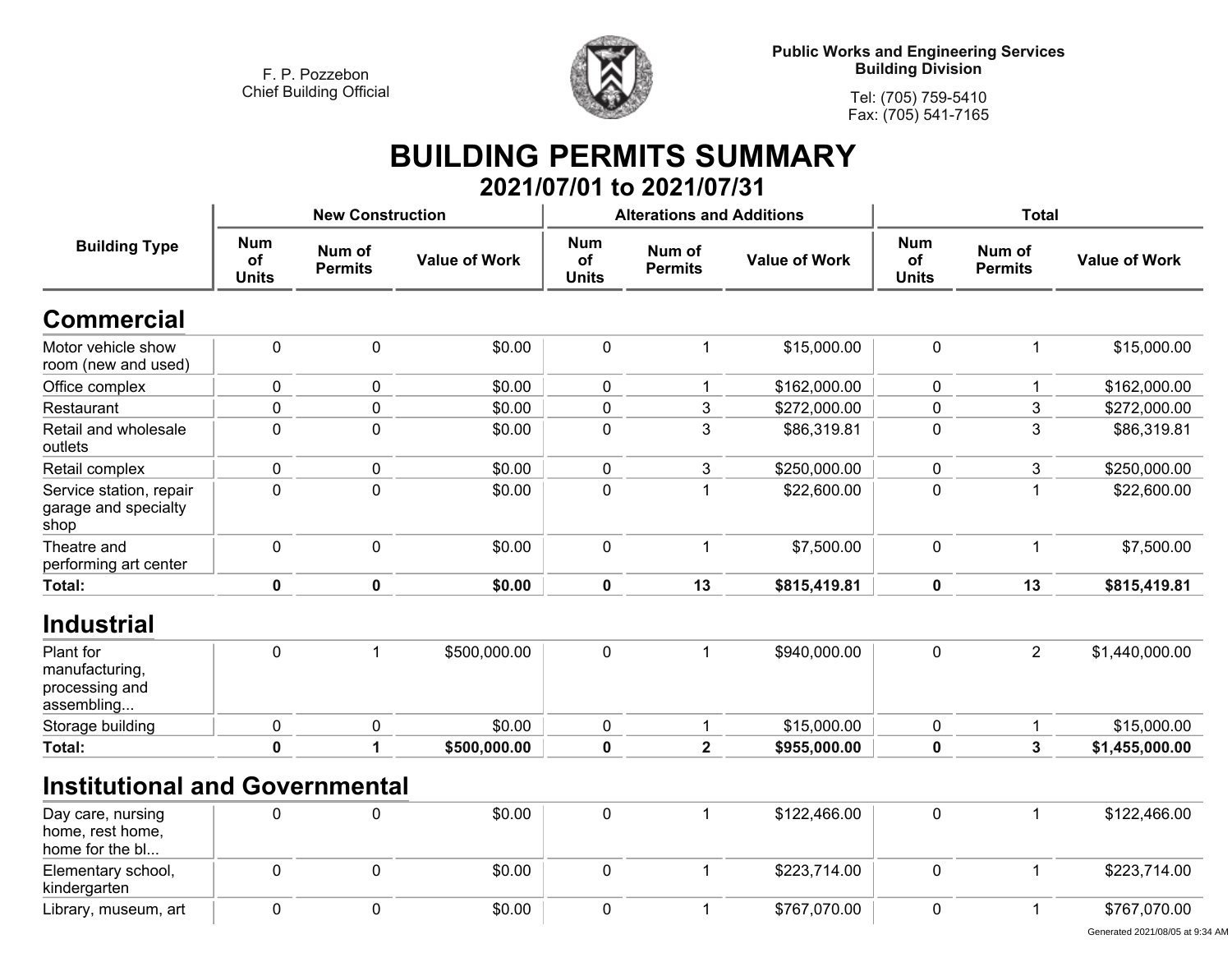| <b>Total:</b>                   |  | \$0.00 |  | \$1,163,250.00 |  | \$1,163,250.00 |
|---------------------------------|--|--------|--|----------------|--|----------------|
| Religious building              |  | \$0.00 |  | \$50,000.00    |  | \$50,000.00    |
| gallery, aquarium,<br>botanical |  |        |  |                |  |                |

#### **Residential**

| <b>Grand Total:</b>                                      |  | \$3,875,000.00 | 2            | 130 | \$4,668,393.01 | 11 | 139 | \$8,543,393.01 |
|----------------------------------------------------------|--|----------------|--------------|-----|----------------|----|-----|----------------|
| Total:                                                   |  | \$3,375,000.00 | $\mathbf{2}$ | 111 | \$1,734,723.20 | 11 | 119 | \$5,109,723.20 |
| Single House                                             |  | \$2,425,000.00 |              | 101 | \$1,388,359.26 |    | 108 | \$3,813,359.26 |
| Semi-Detached or<br>Double (side by side),<br>single-att |  | \$950,000.00   |              |     | \$7,600.00     |    | 3   | \$957,600.00   |
| Apartment                                                |  | \$0.00         |              |     | \$338,763.94   |    |     | \$338,763.94   |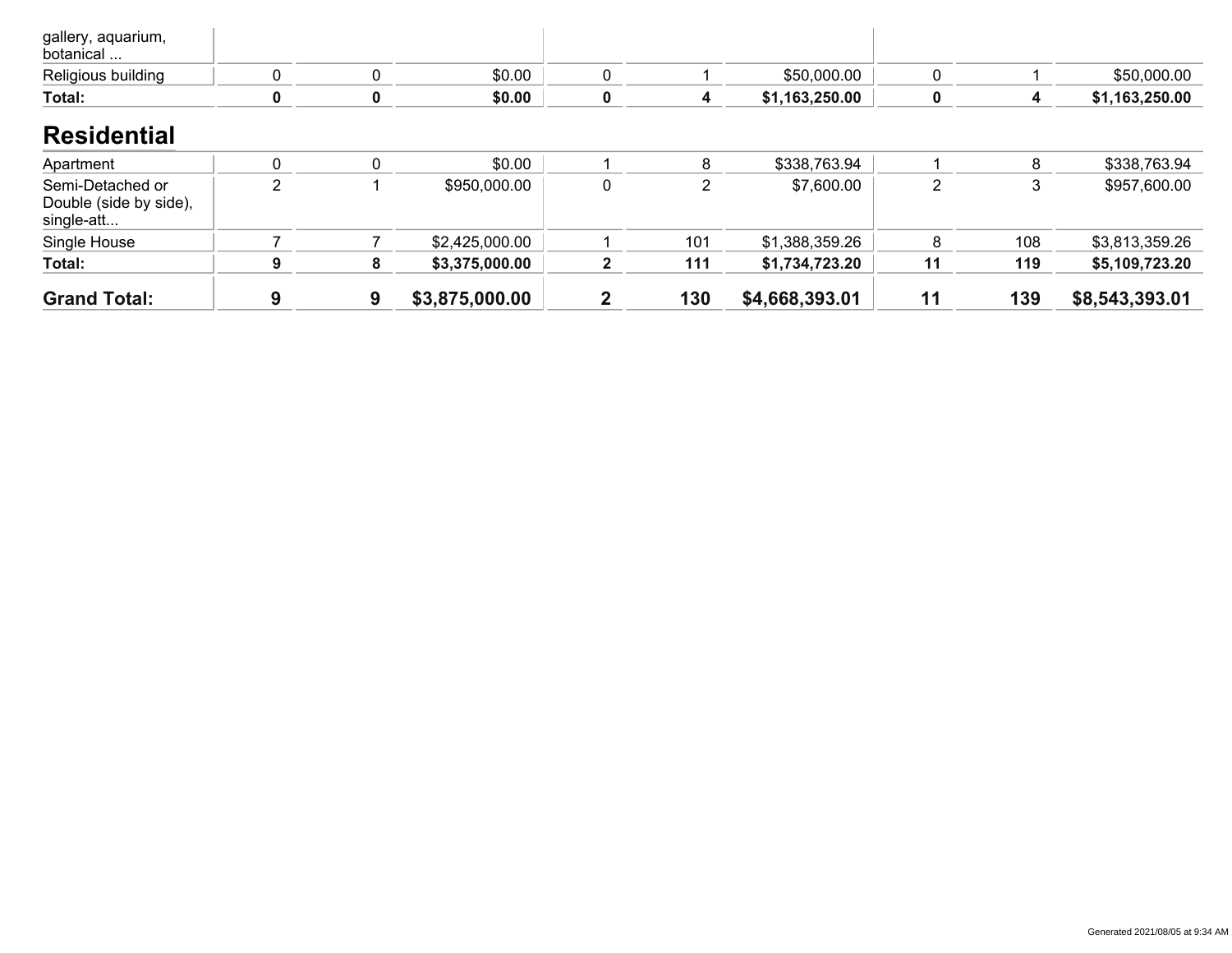

**Public Works and Engineering Services Building Division**

**Tel: (705) 759-5410Fax: (705) 541-7165**

## **DEMOLITION PERMITS SUMMARY 2021/07/01 to 2021/07/31**

|                                                          |                        | <b>New Construction</b>  |                         |                        | <b>Alterations and Additions</b> |                      |                        | <b>Total</b>             |                      |
|----------------------------------------------------------|------------------------|--------------------------|-------------------------|------------------------|----------------------------------|----------------------|------------------------|--------------------------|----------------------|
| <b>Building Type</b>                                     | Num of<br><b>Units</b> | Num of<br><b>Permits</b> | Value of<br><b>Work</b> | Num of<br><b>Units</b> | Num of<br><b>Permits</b>         | <b>Value of Work</b> | Num of<br><b>Units</b> | Num of<br><b>Permits</b> | <b>Value of Work</b> |
| <b>Commercial</b>                                        |                        |                          |                         |                        |                                  |                      |                        |                          |                      |
| Retail and wholesale<br>outlets                          | $\mathbf 0$            | 0                        | \$0.00                  | $\pmb{0}$              |                                  | \$5,000.00           | $\mathbf 0$            |                          | \$5,000.00           |
| Theatre and performing<br>art center                     | $\mathbf 0$            | $\mathbf 0$              | \$0.00                  | 0                      |                                  | \$2,000.00           | $\mathbf 0$            |                          | \$2,000.00           |
| Total:                                                   | 0                      | $\mathbf 0$              | \$0.00                  | $\mathbf 0$            | $\overline{2}$                   | \$7,000.00           | 0                      | $\overline{2}$           | \$7,000.00           |
| <b>Industrial</b>                                        |                        |                          |                         |                        |                                  |                      |                        |                          |                      |
| Plant for manufacturing,<br>processing and<br>assembling | $\mathbf 0$            | $\mathbf 0$              | \$0.00                  | $\pmb{0}$              |                                  | \$400,000.00         | $\mathbf 0$            |                          | \$400,000.00         |
| Total:                                                   | $\mathbf 0$            | $\mathbf 0$              | \$0.00                  | $\mathbf 0$            | 1                                | \$400,000.00         | $\mathbf 0$            | 1.                       | \$400,000.00         |
| <b>Residential</b>                                       |                        |                          |                         |                        |                                  |                      |                        |                          |                      |
| Single House                                             | $\mathbf 0$            | $\mathbf 0$              | \$0.00                  | 0                      | $\overline{7}$                   | \$84,000.00          | $\mathbf 0$            | $\overline{7}$           | \$84,000.00          |
| Total:                                                   | $\bf{0}$               | $\mathbf 0$              | \$0.00                  | $\mathbf 0$            | 7                                | \$84,000.00          | $\mathbf 0$            | 7                        | \$84,000.00          |
| <b>Grand Total:</b>                                      | $\mathbf 0$            | $\mathbf 0$              | \$0.00                  | 0                      | 10                               | \$491,000.00         | $\boldsymbol{0}$       | 10                       | \$491,000.00         |